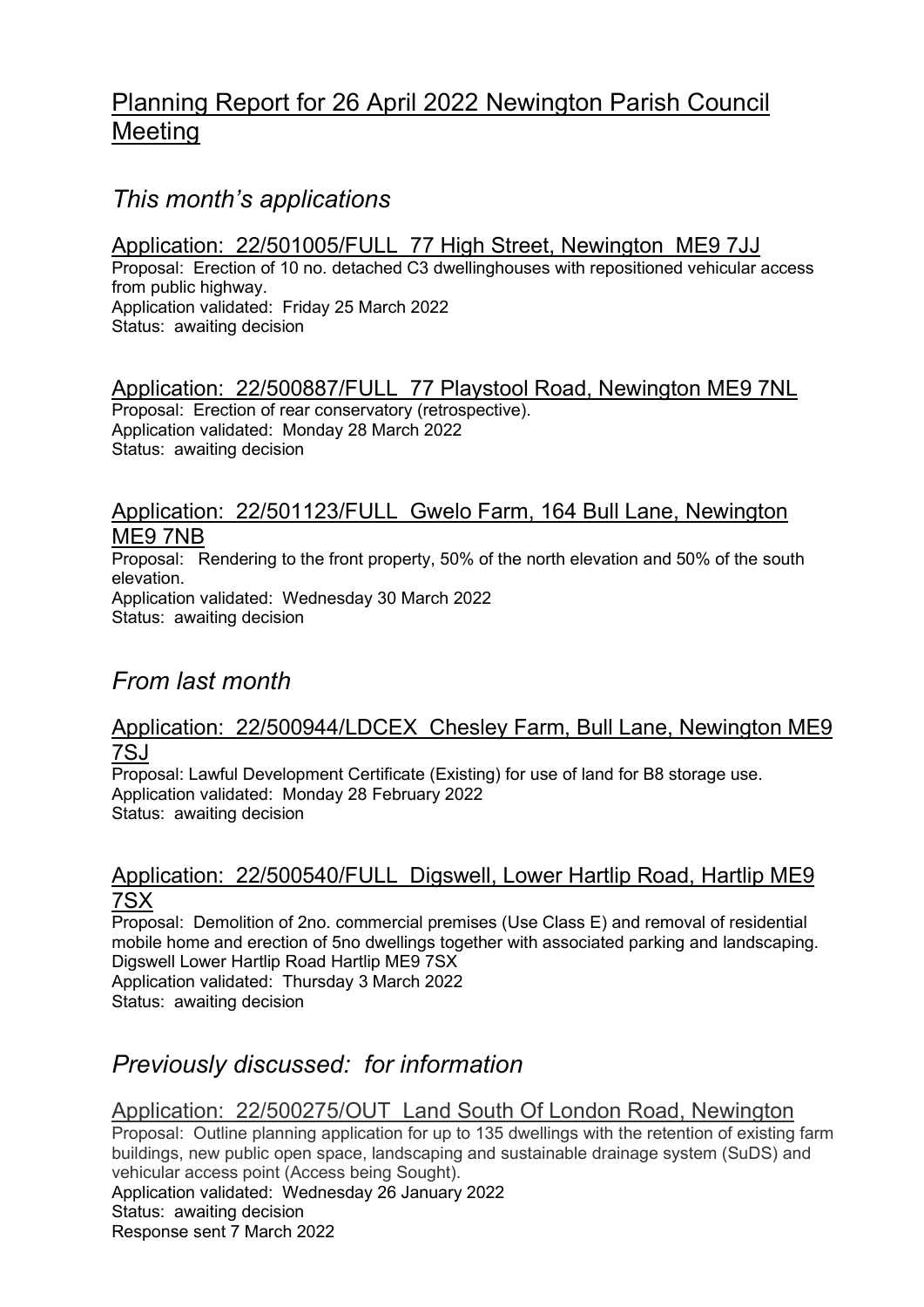## Application :22/500434/FULL Elwyn, Boyces Hill, Newington ME9 7LE

Proposal: Replacement of window to East elevation with a new entrance door and side lights, with a new porch canopy and access steps, installation of 1no. new three light window to main house, replacement of rear door and window with French doors, replacement of 1no. two light window to South elevation with French doors and sidelights, replacement of existing glazed entrance door to North elevation with obscure window, and weatherboard cladding to gable. Application validated: Tuesday 1 February 2022 Status: Application permitted Monday 28 March 2022

#### Application: 22/500486/FULL 17 Merton Drive, Newington ME9 7FT

Proposal: Erection of a single storey side and rear wrap-around extension and a front porch. Application validated: Friday 4 February 2022 Status: Application permitted Thursday 14 April 2022

#### Application: 21/506740/FULL 125 Bull Lane, Newington ME9 7NB

Proposal: Erection of a building for 4no. stables, tack and feed rooms (as an alternative to the stables granted permission under application reference SW/05/0672). Application validated: Thursday 6 January 2022 Status: awaiting decision

## Application: 21/505722/OUT 128 High Street, Newington ME9 7JH

Proposal: Outline application for demolition of existing residential dwelling and erection of up to 46 residential dwellings, including affordable housing, with access from A2 High Street (Access only being sought).

Application validated: Thursday 4 November 2021

Status: awaiting decision

17 February 2022 Amended and additional information received by SBC11.02.22

#### Application: 21/504388/FULL Woodland Farm, High Oak Hill, Iwade Road, Newington Kent

Proposal: Erection of a permanent agricultural dwelling with associated parking. Location: Woodland Farm High Oak Hill Iwade Road Newington Kent Application validated: Friday 10 September 2021 Status: awaiting decision

### Application: 21/504028/FULL Land At School Lane, Newington ME9 7JU

Proposal: Erection of 25no. residential dwellings and the provision of a 20 space staff car park and 20 space pupil pick-up/drop-off area for Newington C of E Primary School, together with associated access, landscaping, drainage and infrastructure works.

Application validated: Friday 13 August 2021

Status: awaiting decision

Email from Fernham Homes notifying pre-application discussions with Swale Borough Council June 2021 Consultation document delivered to addresses identified in distribution map 29 June 2021 Introductory presentation under Public Question Time at Parish Council meeting 19 June 2021 email that application submitted on Friday 16 July

Response agreed following 20 September Planning Committee meeting 20 December 2021 NPC additional comments and UKC Air Quality report Amendment dated 31 January 2022; received 8 March 2022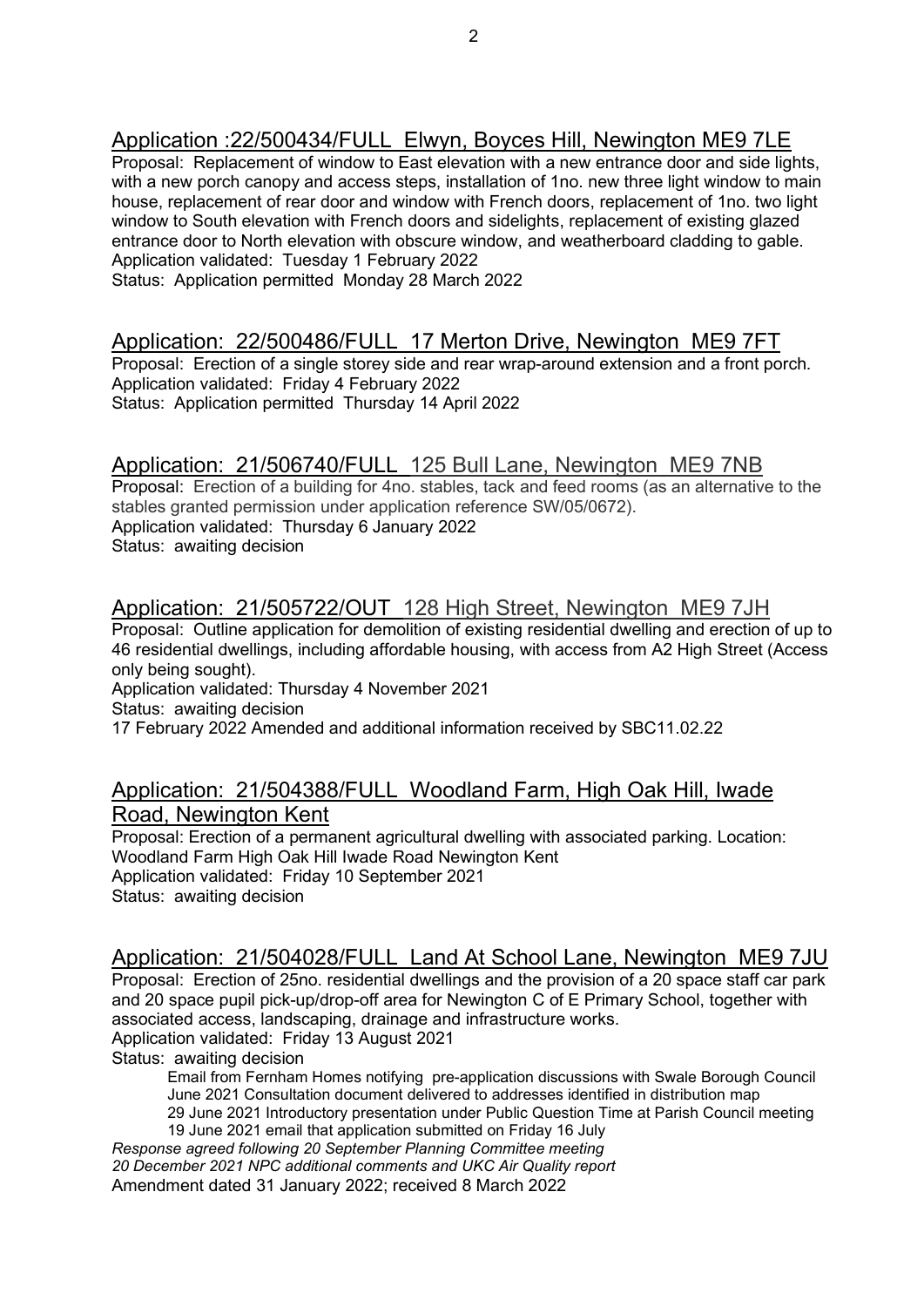Proposal: Retrospective application for change of use of land from agricultural to animal rescue including new stock fencing and gates, mobile field shelters, small animal houses, shipping containers for storage, associated boundary treatment and stationing of a mobile caravan for use as a residential unit for staff.

Application validated: Friday 23 April 2021

SBC Planning Committee 9 December 2021 decision deferred

Status: Awaiting decision (erroneous decision :Application refused 7 September 2021) NB This land is in Bobbing Parish. The neighbouring Newington and Lower Halstow Parish Councils have been consulted, at the request of the Development Manager, Planning Services, due to potential effect on roads leading to the site.

Response sent: Councillors have considered the application and while there was no comment to make on the suitability of the site for an animal sanctuary which is outside the village, concern was raised concerning the impact of the traffic on local roads, Iwade Road, Church Lane, Boxted Lane and Mill Lane, also known as Bricklands. Councillors were not reassured regarding the applicant's projection of visitor numbers and were aware of the problems off-road parking is currently causing visitors to residents in Iwade Road.

Swale Planning Committee Thursday 7 April 2022, officer recommendation to refuse the application

Application refused: 9:5:1.

#### Application: 20/505059/FULL: Willow Trees, 111 High Street, Newington ME9 7JJ

Proposal: Demolition of existing chalet bungalow and erection of 20 dwellings (4 x two bedrooms and 14 x three-bedrooms and 2 x four-bedrooms) with associated access, parking, amenity and landscaping.

Application received: Tuesday 27 October 2020

Application validated: Friday 8 January 2021

Revised application on planning portal 14 April 2021

Status: awaiting decision

20 December 2021 NPC additional comments and UKC Air Quality report

March 2022 advised a revised application pending

## Appeal to the Planning Inspectorate

### Application: 21/504980/FULL 33 The Willows, NewingtonME9 7LS

Proposal: Retrospective application for conversion of garage to habitable space, including minor external alterations involving changing of garage door to window, matching the existing material.

Application validated Monday 11 October 2021

Decision: Application refused Thursday 23 December 2021

Appeal notification: 2 March 2022; Appeal Starting date: 23 February2022.

PINS Reference Number: APP/V2255/D/22/3290924

#### Application: 21/501791/PIP Land At 164 Bull Lane, Newington ME9 7NB

Proposal: Permission in Principle for the erection of a detached two storey sustainable selfbuild or custom building dwelling with new access onto Bull Lane.

Application validated: Friday 9 April 2021

Decision: Application refused Friday 14 May 2021

PINS reference: V2255/W/21/3286759 Appeal Starting date: 10 March 2022 Notification17 March 2022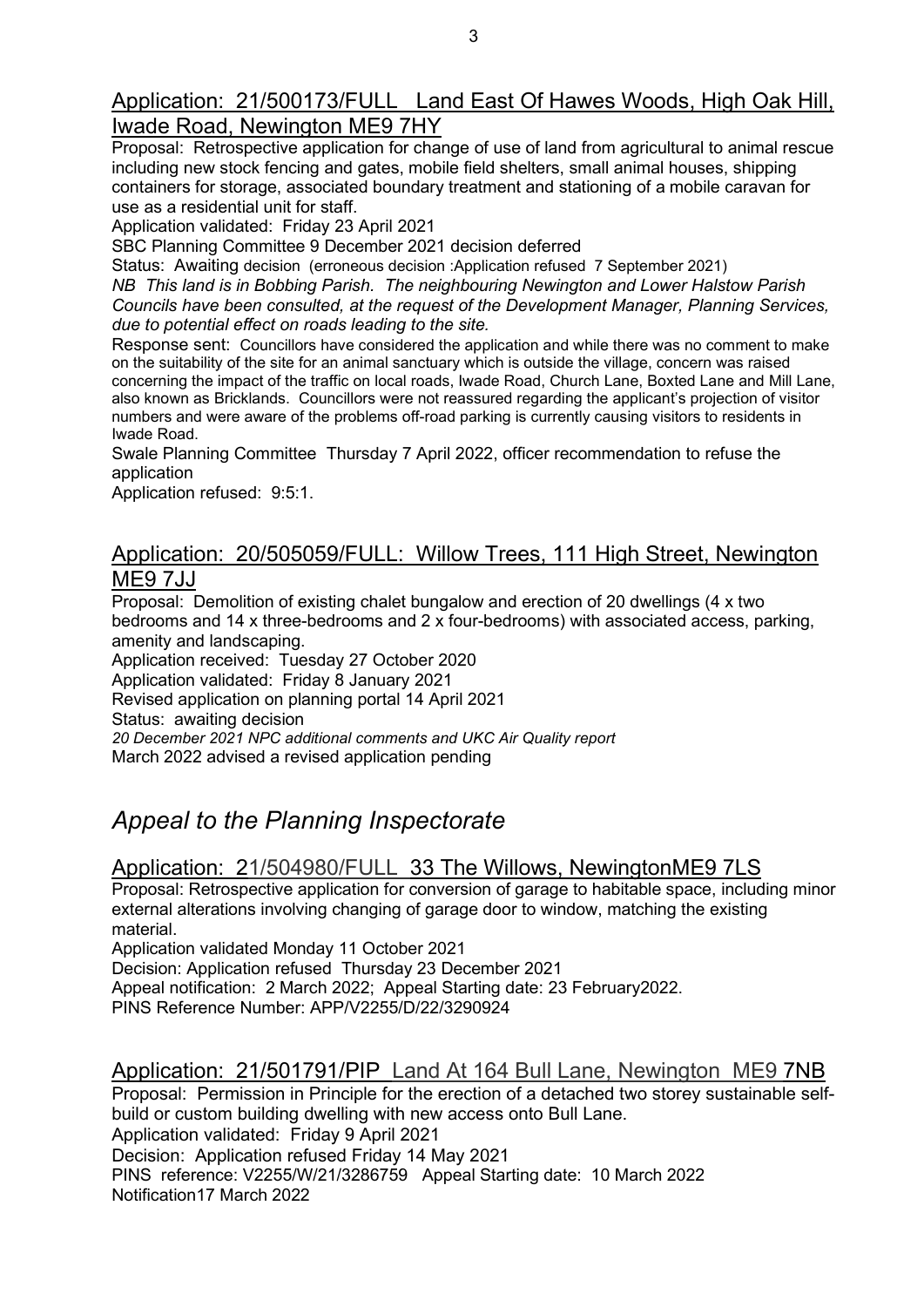## Application: 21/501839/OUT Land Off Otterham Quay Lane Upchurch

Proposal: Outline application for up to 74no. dwellings with public open space, landscaping and sustainable drainage system (SuDS) and vehicular access point. (All matters reserved except for means of access).

Application received: Tuesday 6 April 2021 Application validated: Friday 16 April 2021

### Foxchurch, near Bobbing (information only)

Appin Land 'The team are now working to finalise the plans. Before submitting a planning application to Swale Borough Council, we want to hear your thoughts' consultation events Thursday 22 April, Friday 23 April

- 2,500 new homes, with a wide range of housing types to cater for Swale's various housing needs, including family homes, bungalows and policy compliant affordable housing
- A new pub and a local parade of shops: creating job opportunities and bringing improved choice for local people.
- A new three-form-entry primary school, health centre, village hall and cricket pitch
- Easy access to existing employment areas within Sittingbourne and Sheppey without causing further congestion of existing towns and villages.

## Application: 18/505060/ADJ (Alternative reference: 18/504836/EIOUT) Binbury Park, Detling Hill, Detling, Maidstone, Kent

Proposal: Adjoining Authority Consultation from Maidstone Borough Council for Outline application (with all matters reserved apart from access) for the erection of up to 1,750 dwellings including affordable housing, 46,000 sq.m of commercial space, a hotel, a local centre, a new primary school, a park and ride facility, strategic highways improvements including new Kent Showground access/egress, accesses/roads including a new bridleway bridge, parking, associated open space, landscaping, services, and Sustainable Drainage Systems. In addition the proposals include a publicly-accessible country park including the Binbury Motte and Bailey Castle Scheduled Ancient Monument.

Application received: Friday 28 September 2018

Application validated: Friday 28 September 2018

Status: (SBC Response – No objections – 18 December 2018) awaiting decision For Decision by Maidstone Borough Council Planning Committee Thursday 31 March 2022; officer recommendation that planning permission be refused.

Application refused: The committee rejected the plans, with eight votes in favour of the refusal, three against and two abstentions.

Stephen Harvey Chair of Newington Parish Council Planning Committee 21 April 2022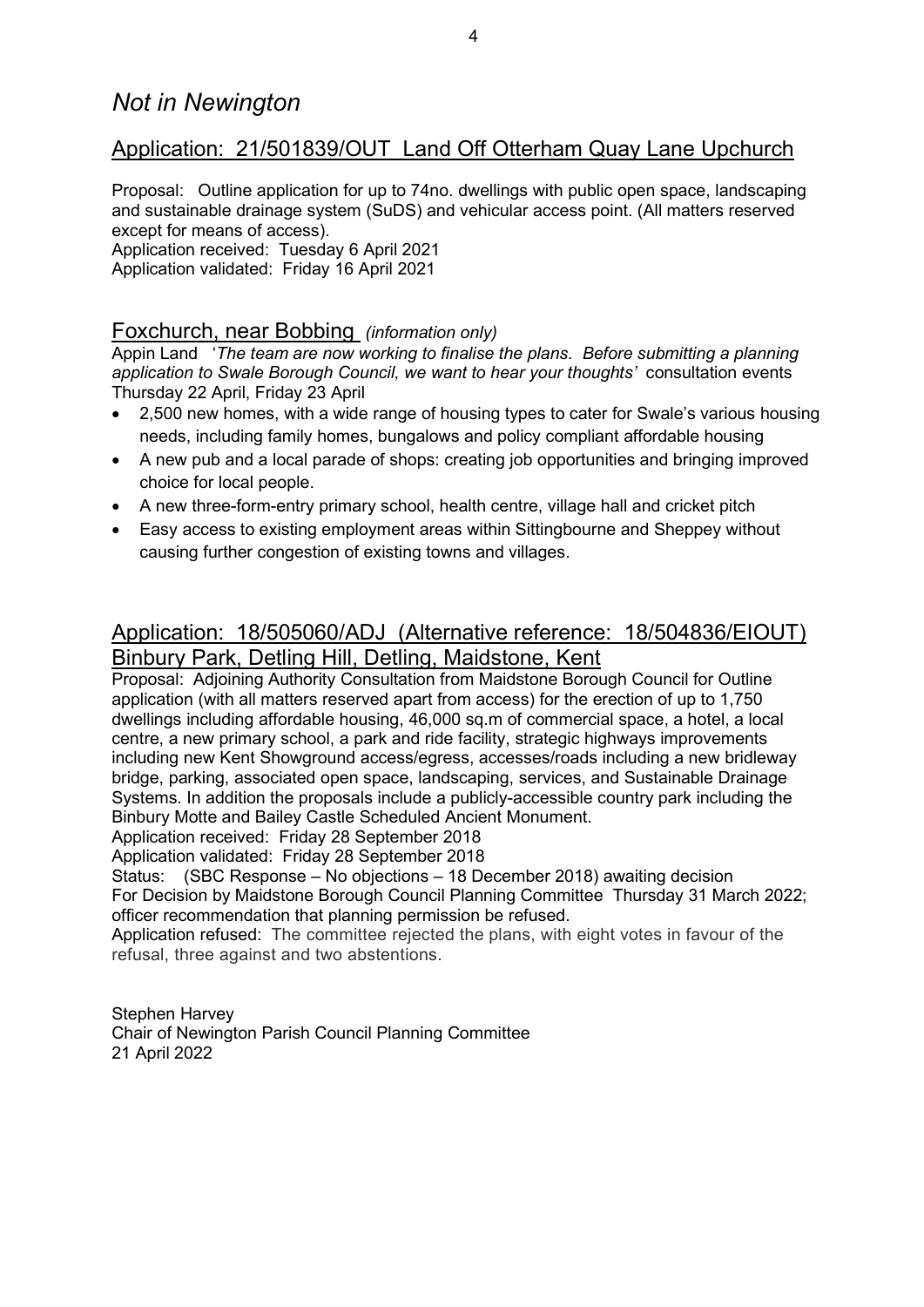## Appendix: Responses sent following 29 March Newington Parish Council Meeting

Application: 22/500540/FULL Digswell, Lower Hartlip Road, Hartlip ME9 7SX Proposal: Demolition of 2no. commercial premises (Use Class E) and removal of residential mobile home and erection of 5no dwellings together with associated parking and landscaping.

At its 29 March 2022 meeting Newington Parish Council unanimously voted to OBJECT to this application.

We now appreciate there are three previous planning applications relevant to the current one:

1 Ref. No: 15/506596/LDCEX Lawful Development Certificate (existing) - Continued use of mobile home as residential dwelling (class C3) |Status: No Further Action Required

For which, there is nothing on the planning portal

#### 2 Ref. No: 18/504832/PNP

Prior Notification for change of use of 2no. (B8) storage barns to 4no. (C3) residential dwellings. For it's prior approval to: - Transport and Highways impacts of the development - Contamination risks on the site - Flooding risks on the site - Noise impacts of the development - Impacts of air quality on the intended occupiers of the development - Where the building is located in an area that is important for providing storage or distribution services or industrial services or a mix of those services, whether the introduction of, or an increase in, a residential use of premises in the area would have an adverse impact on the sustainability of the provision of those services.

Status: Withdrawn by Applicant

#### 3 Ref. No: 19/500060/PNPA

Prior Notification for change of use of 2no. premises in Light Industrial Use (Class B1(c)) and any land within its curtilage to 4no dwellinghouses (Class C3). For it's prior approval to: - Transport and Highways impacts of the development - Contamination risks on the site - Flooding risks on the site - Where the building is located in an area that is important for industrial services or storage or distribution services or a mix of those services, whether the introduction of, or an increase in, a residential use of premises in the area would have an adverse impact on the sustainability of the provision of those services.

Status: Prior Approval Granted

The officer report dated 1 March 2019 includes: 'LOCAL REPRESENTATIONS None received.' The explanation for this is simple: There was no local consultation or information to the Parish Council.

This March 2022 application is the first Newington Parish Council has heard of the caravan or proposed development of the storage barns. It is our understanding that, if 22/500540 is refused, the applicant could revert to the prior approval of 19/500060/PNPA and could also retain the mobile home on site.

Although access would be within Hartlip, the proposed houses would be within Newington.

#### The Local Plan

This application is not part of the Swale Local Plan.

It was not put forward in the 2021 call for sites and so has not been evaluated as part of this procedure.

It is Swale Borough Council policy (October 2020) that 'no new homes in Newington should be progressed for allocation in the local plan review'